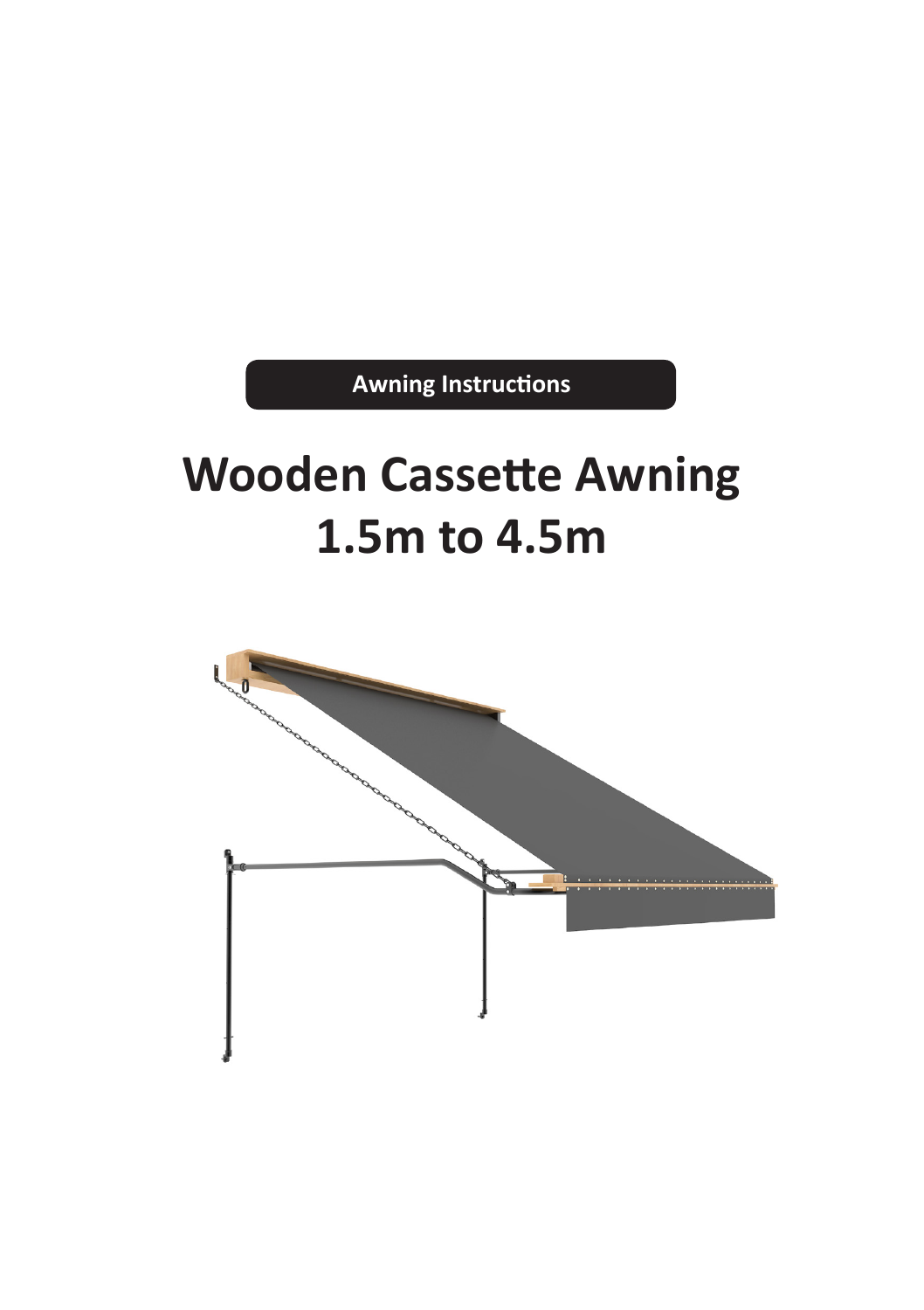# **Wooden Cassette Awning Instructions**



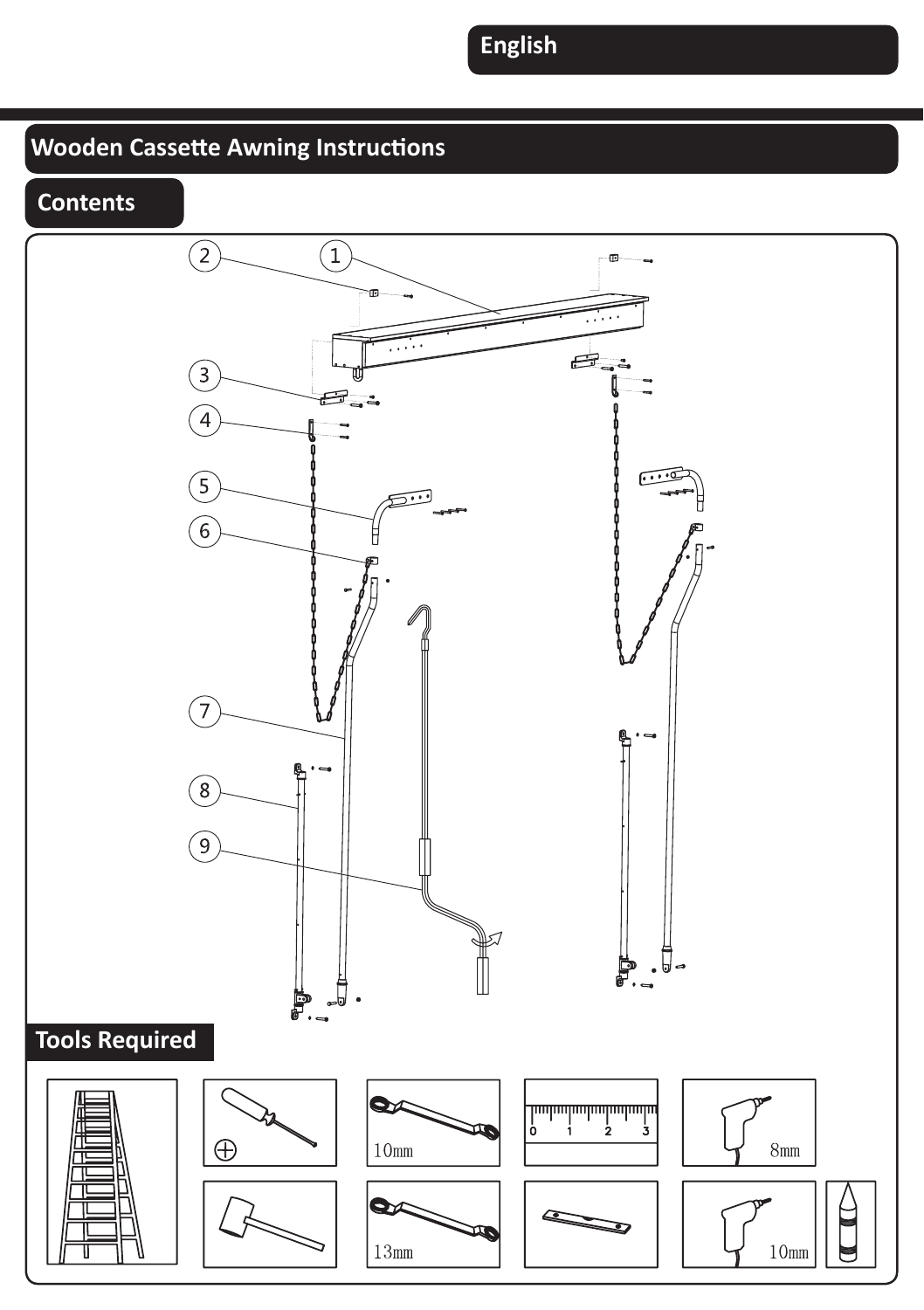### **Warning**

 $\mathbf{1}$  $\mathbb{G} \oplus \llbracket \, \cdot \, \rrbracket$  $\overline{2}$  $\left(3\right)$  $\mathbf{A}$  $\overline{\bullet}$   $\overline{\bullet}$   $\overline{\bullet}$   $\overline{\bullet}$   $\overline{\bullet}$  $\overline{\bullet}$   $\overline{\bullet}$   $\overline{\bullet}$   $\overline{\bullet}$   $\overline{\bullet}$  $\mathbf{5}$  $1111111111$  $\widehat{6}$  $\binom{6}{3}$  $\mathbb I$ 7  $\overline{\phantom{a}}$ 8 лĹ ؘ9

We recommend that two or more people are required to lift the awning into place.

The awning and frame may be supplied with a plastic wrapper. This should be removed prior to use.

Plastic bags can be dangerous to children and babies. Keep out of the reach of babies and children to avoid the risk of suffocation.

The awnings may be installed on wooden walls if the wall is sufficiently strong. Use appropriate screwthreaded or coach bolts.

\*\*The expansion bolts supplied are for reinforced concrete or brick walls.

### **Guarantee**

This awning is guaranteed against faulty parts and workmanship for two years from the date of delivery. Faulty parts will be replaced or exchanged within that period. The guarantee covers domestic use only.

 $\epsilon$ 

Designed in UK, manufactured in PRC.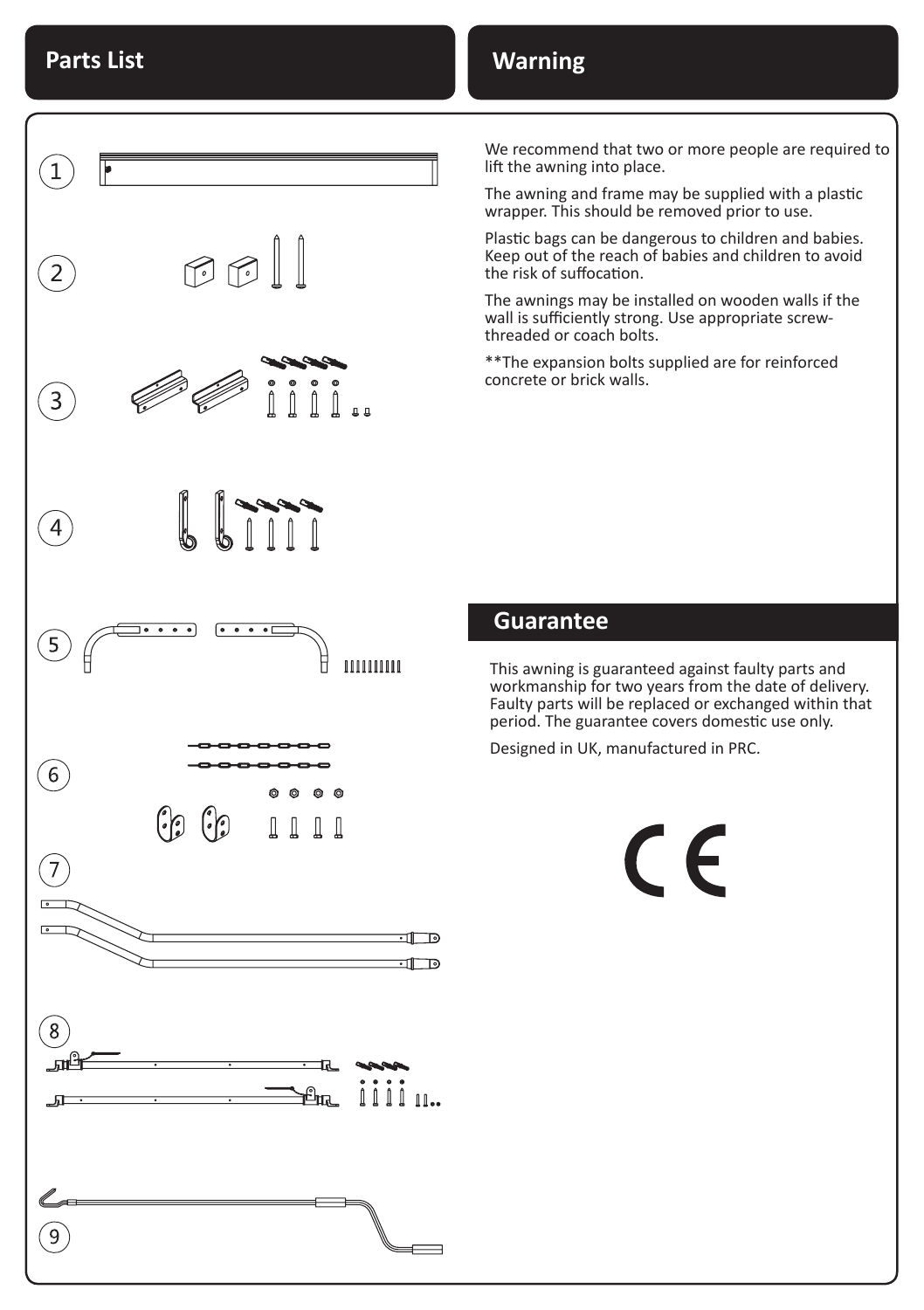### **Step 1: Drilling holes (2.5m width)**

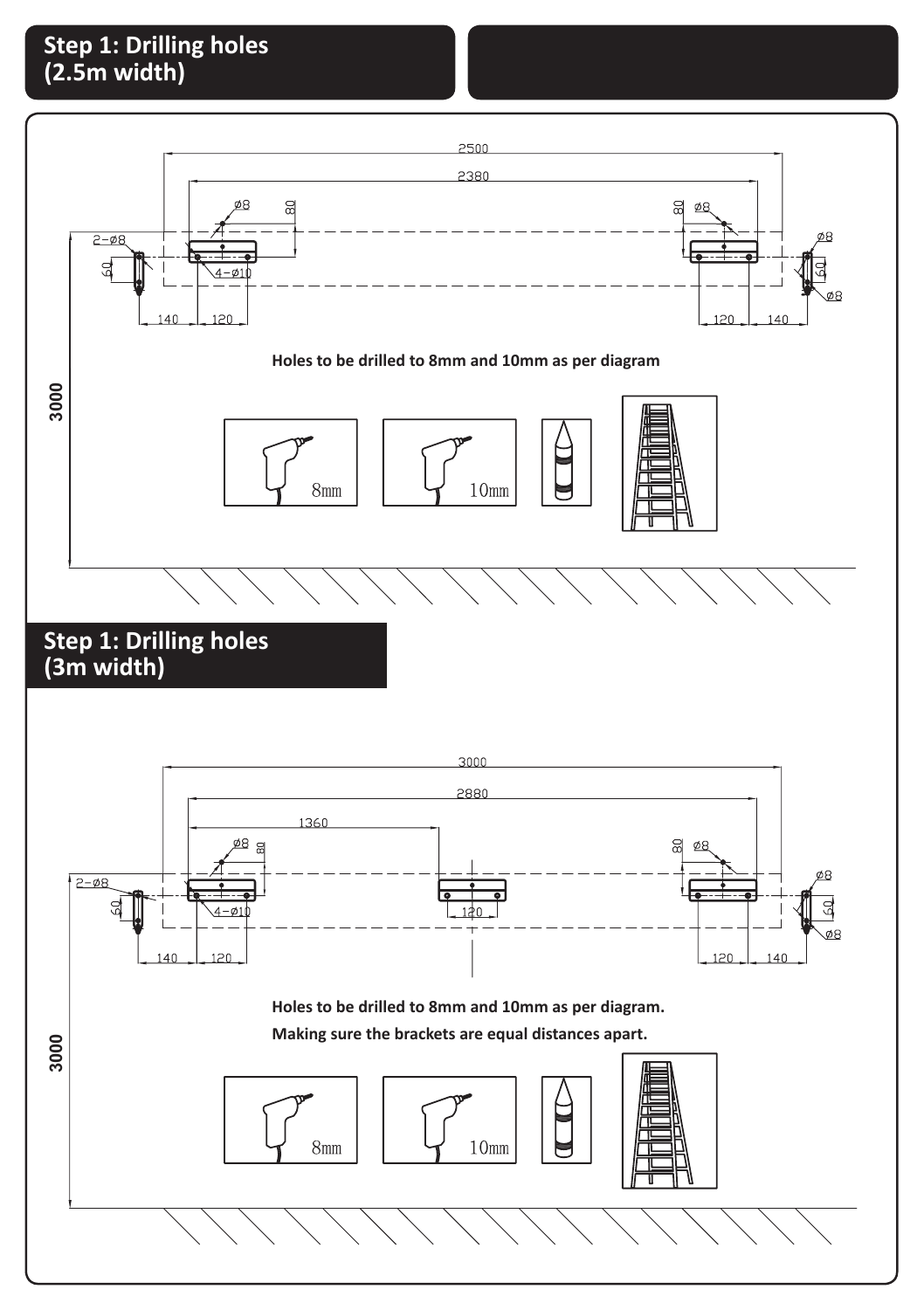### **Step 1: Drilling holes (3.5m width)**

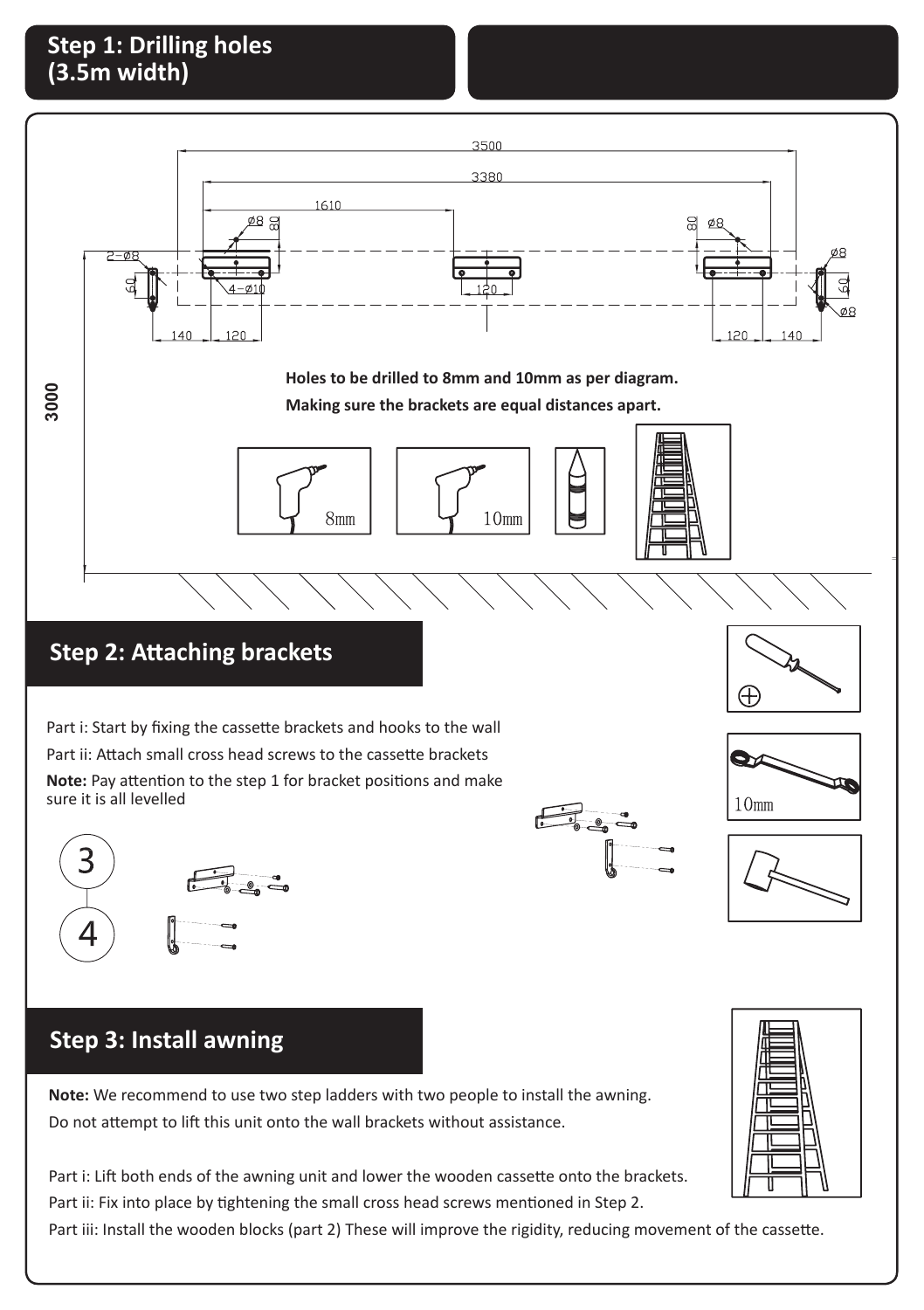### **Step 3: Install awning continued**

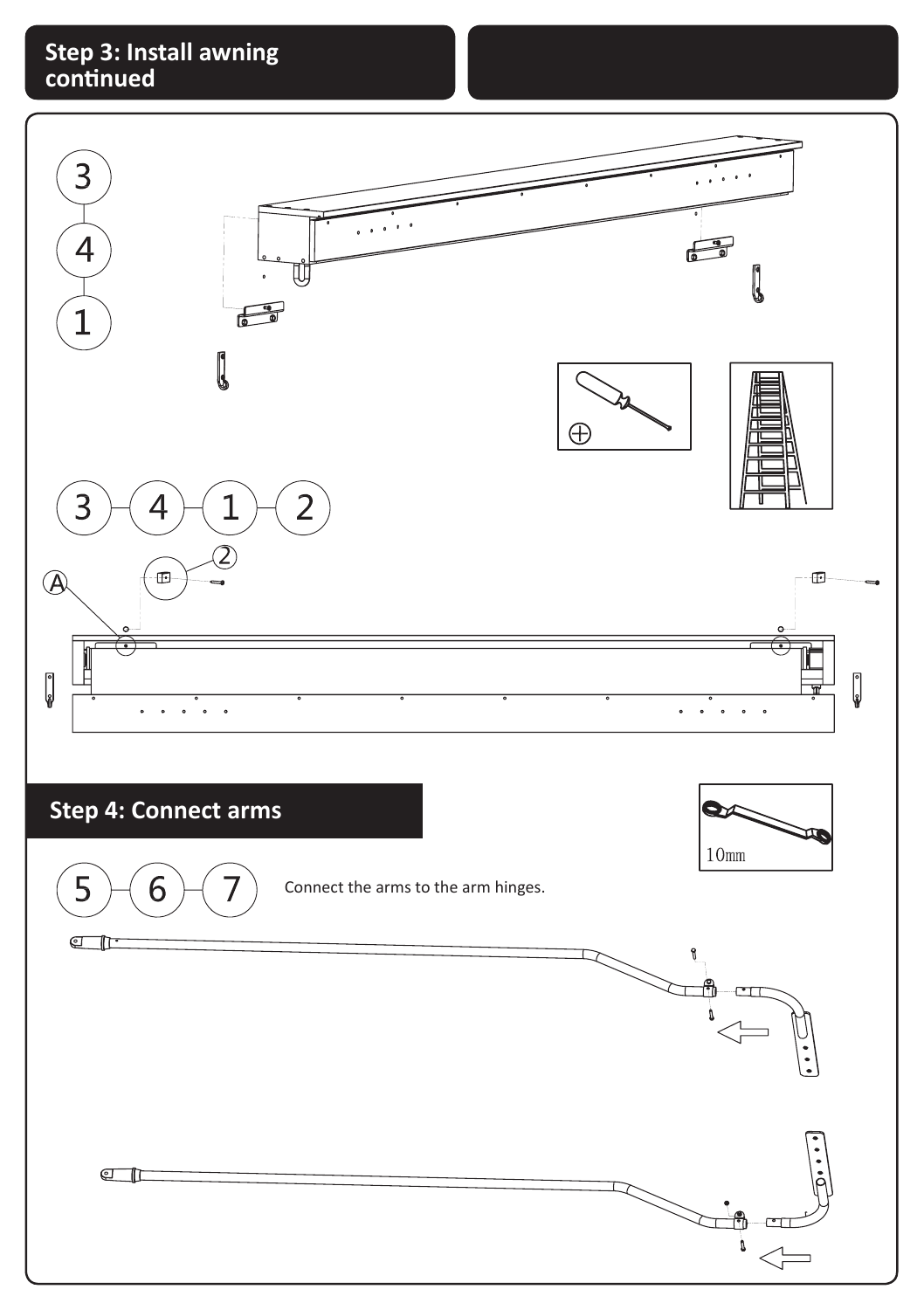## **Step 5: Install arms**

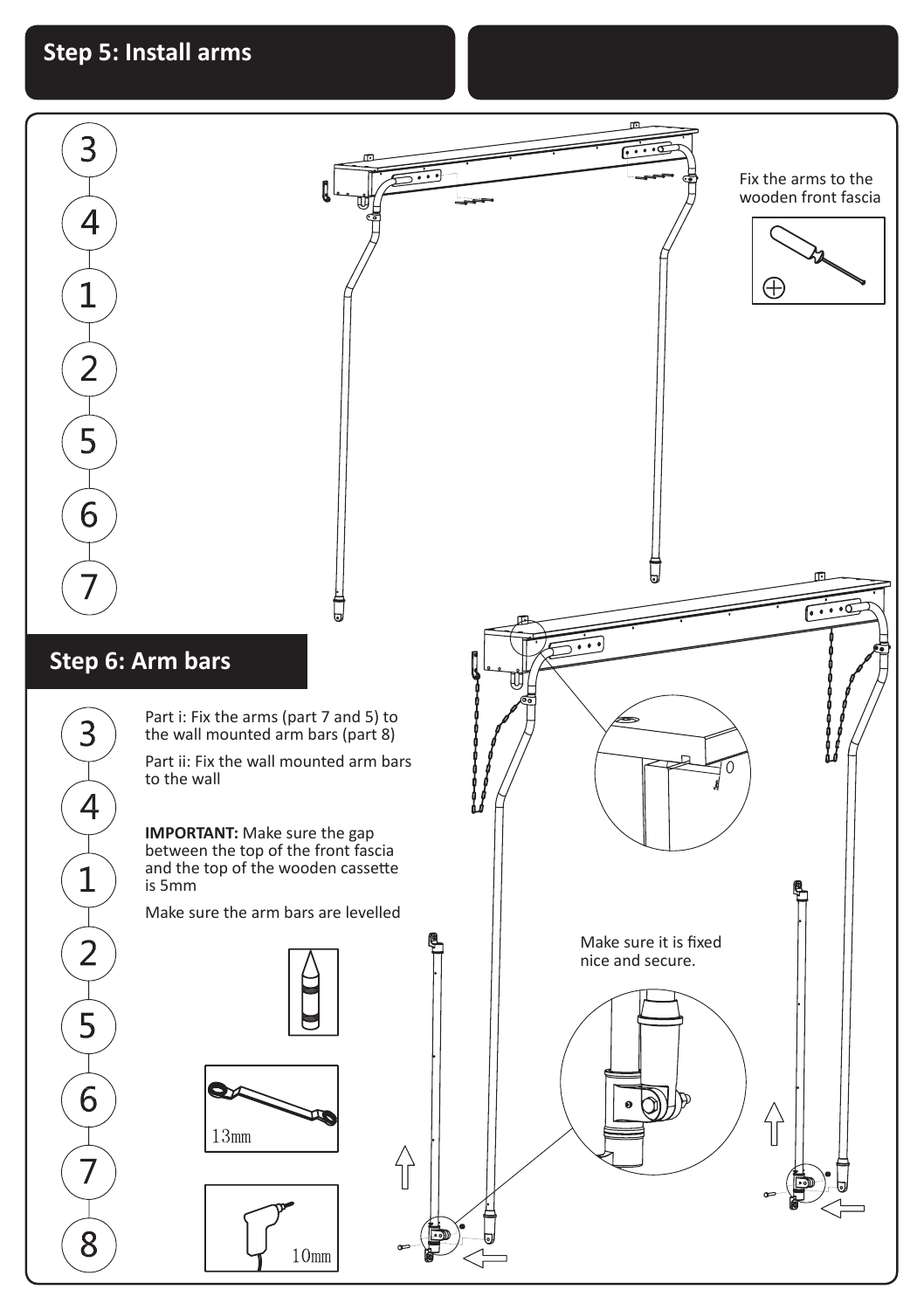Once installed, test the awning by extending it and retracting it fully using the crank handle supplied.

**IMPORTANT:** After testing the awning, ensure the gap stated in Step 6 - part ii is still 5mm. If the gap is over 5mm, the fascia will foul the bottom of the cassette. Likewise, if it is too small, the fasia will foul the top of the cassette. It may lead to issues with the front fascia not extending smoothly.



Once you have extended the awning fully, you can adjust the pitch of the awning by sliding the arm joint up and down the wll mounted arm bar. There are 4 positions which are held in place by a retaining pin.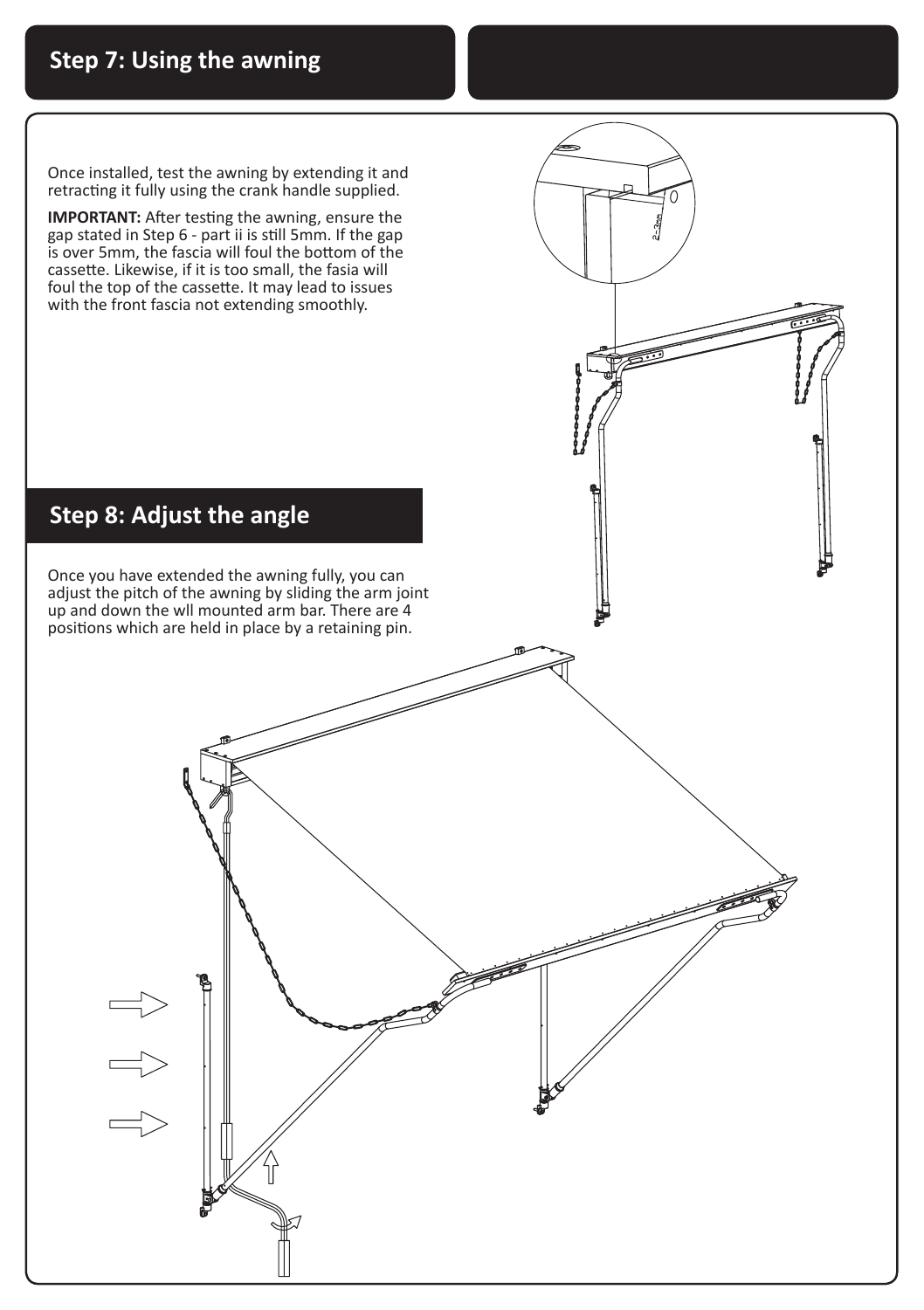

The steel chain is to provide additional security to the front fascia. The length of the chain can be altered, depending on the desired pitch of the awning

### **Step 10: Remove valance**

It's possible to remove /attach the valance on the wooden awning.

To remove the valance, undo the cross head screws at each end of the baton the valance is tacked to.